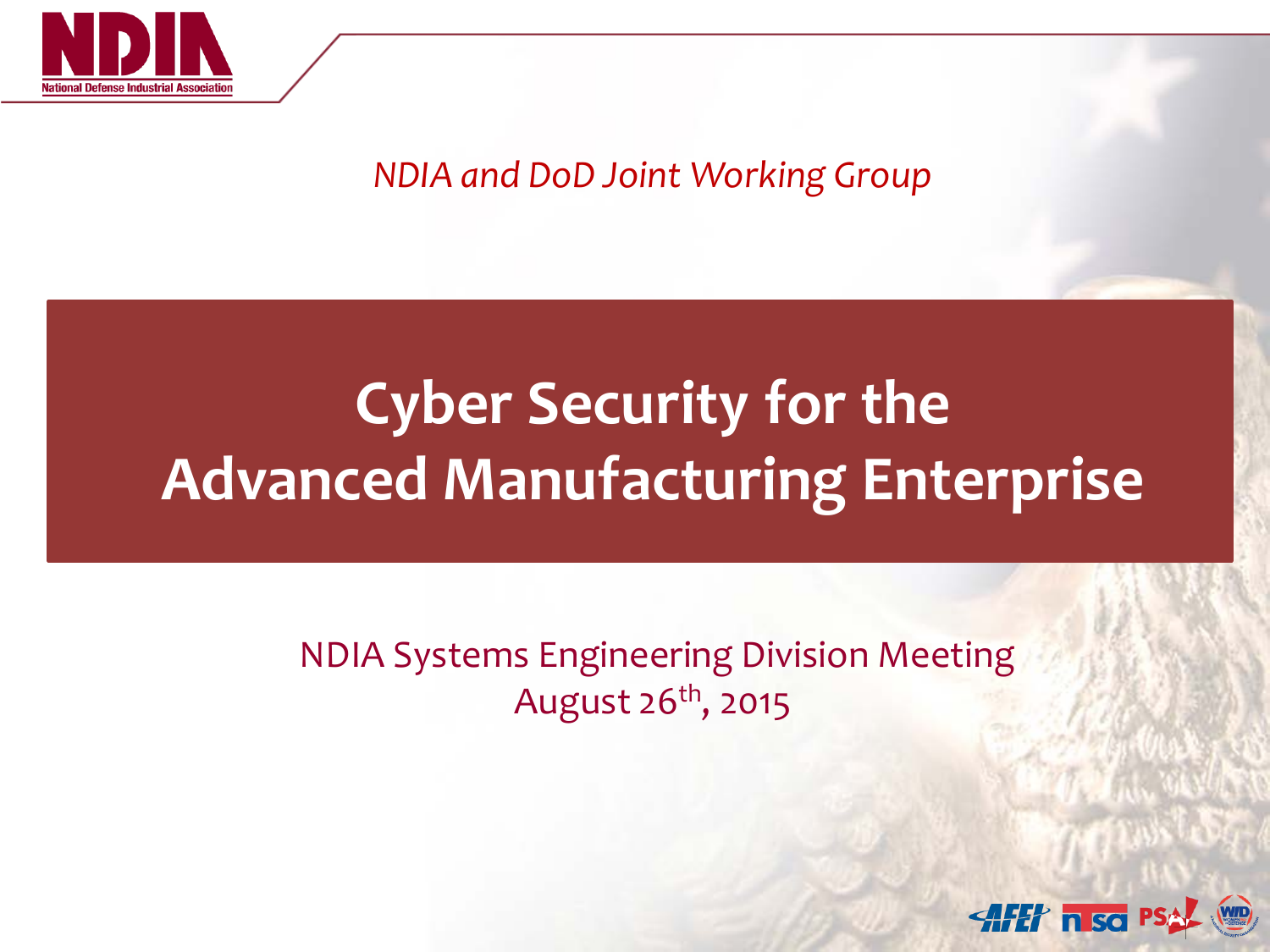

# **Manufacturing is a Cyber-physical Business**



**Common Visions** *Smart Manufacturing, Industrial Internet, Industry 4.0, … The Internet of Things!*

## **Advanced Manufacturing is:**

- Driven by a "Digital Thread" of product and process information *valuable intellectual property (IP)*
- Networked at every level to gain efficiency, speed and quality
- Targeted by global cyber threats

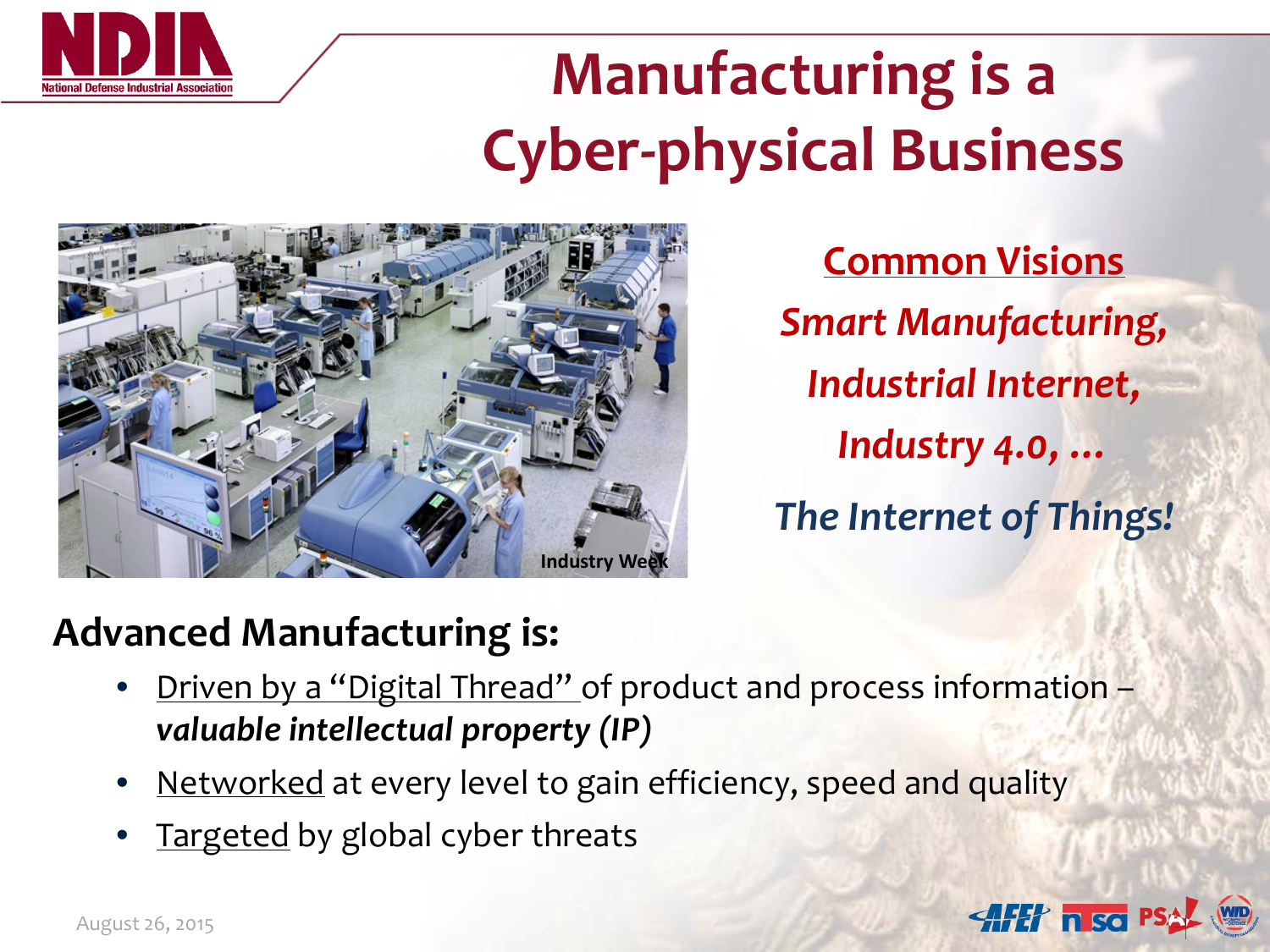

# **NDIA White Paper** *Protecting the Digital Thread*



**ADVANCED MANUFACTURING** 

**White Paper** prepared by **National Defense Industrial Association's Manufacturing Division** and **Cyber Division** 

May 5, 2014

[www.ndia.org/Divisions/Divisions/Manufacturing](http://www.ndia.org/Divisions/Divisions/Manufacturing/Pages/default.aspx)

### **Manufacturing Concerns:**

- **Theft of technical info** -- can compromise national defense and economic security
- **Alteration of technical data**  can alter the part or the process, with physical consequences to mission and safety
- **Disruption or denial of process control** -- can shut down production

*A risk management problem. Need resilience!* 

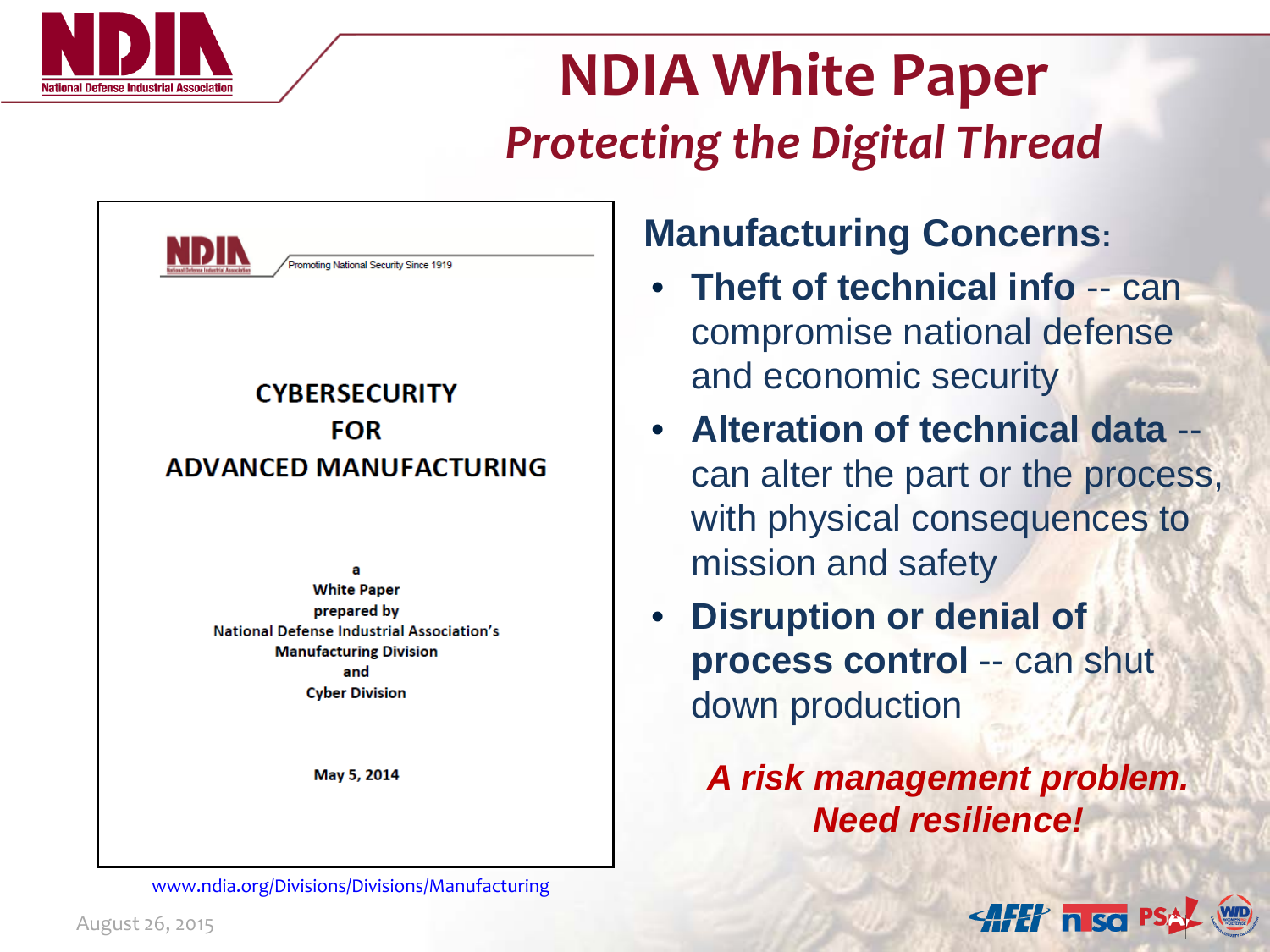

### **Joint Working Group - Cybersecurity for Manufacturing** *NDIA Cyber, Manufacturing, SE and Logistics Divisions*

- **NDIA White Paper revealed the threats to the "***digital thread"* **that transits defense contractors' manufacturing operations networks and control systems**
	- Theft of technical info -- can compromise national defense and economic security
	- Alteration of technical data -- can alter the part or the process, with physical consequences to mission and safety
	- Disruption or denial of process control -- can shut down production
- **NDIA has formed a new Joint Working Group to work with DoD**
	- Four NDIA divisions: Cyber, Logistics, Manufacturing and Systems Engineering
	- Corresponding Government offices: DoD CIO; Joint Staff J4, Knowledge-Based Logistics Division; Manufacturing & Industrial Base Policy; and Systems Engineering
- **Launch meeting is being scheduled for September or early October**
	- Its not too late to get involved